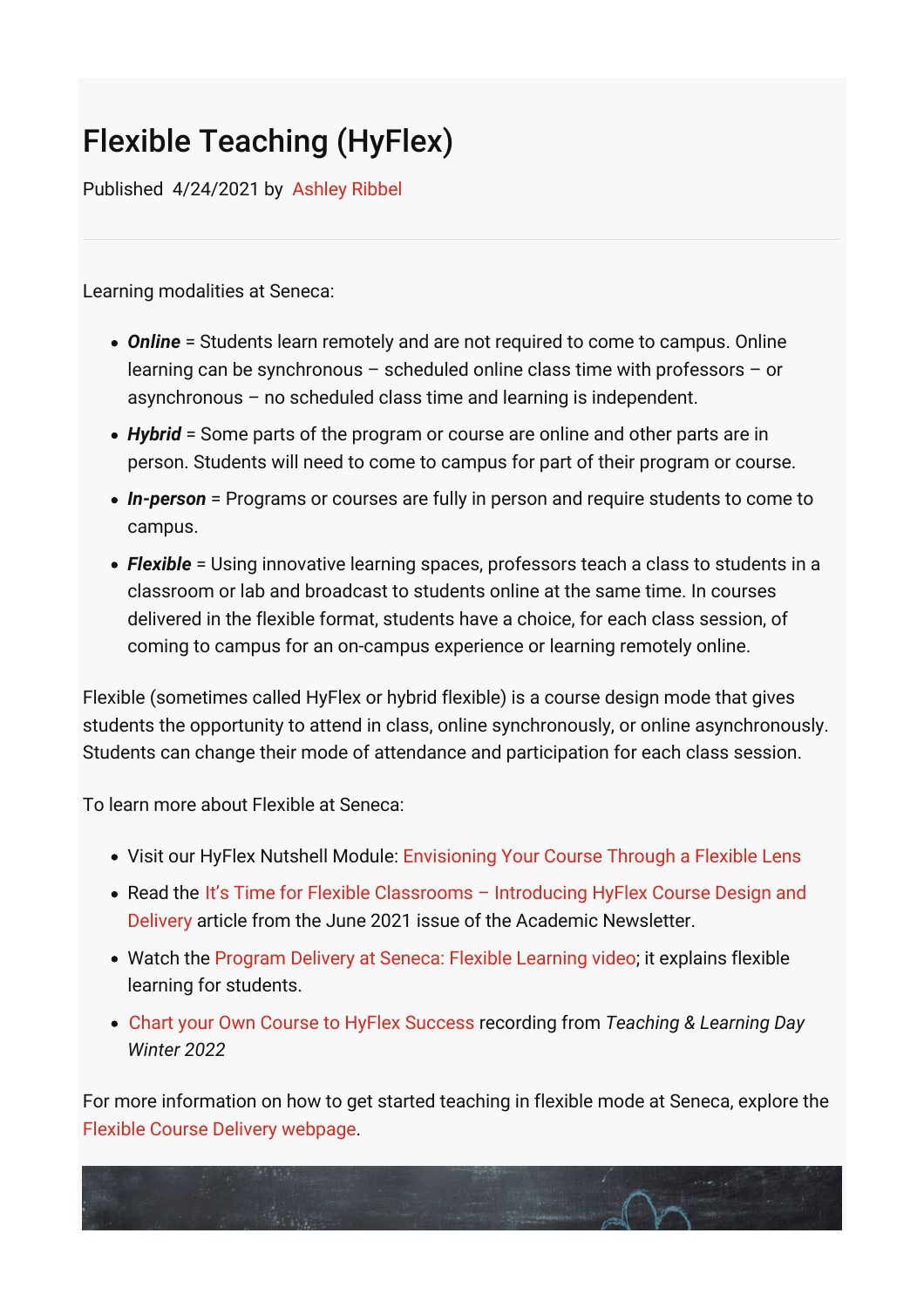

You can click on the image above to access the [Flexible Course Delivery resources.](https://express.adobe.com/page/6C5WQPAlOSzsw/)

Learn more about Flexible Delivery in general:

- *7 Things You Should Know About the HyFlex Course Model* from EDUCAUSE: [https://library.educause.edu/resources/2020/7/7-things-you-should-know-about-the](https://library.educause.edu/resources/2020/7/7-things-you-should-know-about-the-hyflex-course-model)hyflex-course-model
- *COVID-19 Planning for Fall 2020: A Closer Look at Hybrid-Flexible Course Design* by [Kevin Kelly: https://philonedtech.com/covid-19-planning-for-fall-2020-a-closer-look-at](https://philonedtech.com/covid-19-planning-for-fall-2020-a-closer-look-at-hybrid-flexible-course-design/)hybrid-flexible-course-design/
- *Fall Scenario #13: A HyFlex Model* from Inside Higher Ed: [https://www.insidehighered.com/blogs/learning-innovation/fall-scenario-13-hyflex](https://www.insidehighered.com/blogs/learning-innovation/fall-scenario-13-hyflex-model)model
- *Hybrid-Flexible Course Design: Implementing student-directed hybrid classes* eBook by Brian J. Beatty: <https://edtechbooks.org/hyflex>
- *Hybrid/HyFlex Teaching & Learning* from Columbia University's Center for Teaching [and Learning: https://ctl.columbia.edu/resources-and-technology/teaching-with](https://ctl.columbia.edu/resources-and-technology/teaching-with-technology/teaching-online/hyflex/)technology/teaching-online/hyflex/
- *Teaching HyFlex: It's a Genre Problem* by Dr. Maria Bergstrom, Faculty Focus: [https://www.facultyfocus.com/articles/online-education/teaching-hyflex-its-a-genre](https://www.facultyfocus.com/articles/online-education/teaching-hyflex-its-a-genre-problem/)problem/
- *The Hyflex Model- An Effective Approach to Teaching with Numerous Modalities* from the University of South Carolina: [https://sc.edu/about/offices\\_and\\_divisions/cte/about/news/2020/hyflex\\_model.php](https://sc.edu/about/offices_and_divisions/cte/about/news/2020/hyflex_model.php)